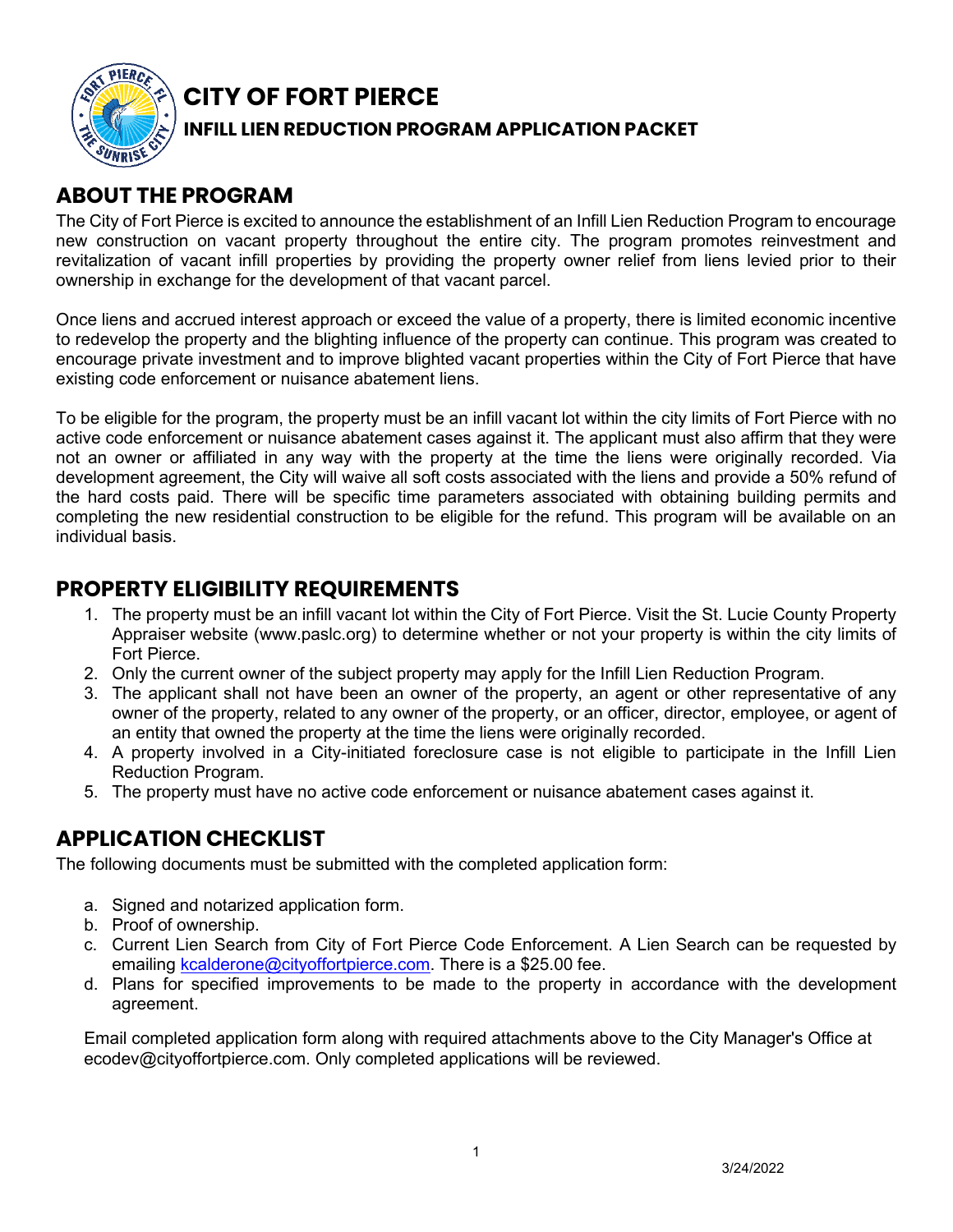

# **CITY OF FORT PIERCE**

### **INFILL LIEN REDUCTION PROGRAM APPLICATION PACKET**

# **PROCESS**

- 1. All applications for the Infill Lien Reduction Program shall be made through a standardized form provided in this application packet.
- 2. The applicant shall affirm in the application that at the time the original lien was recorded the applicant was not:
	- a. An owner of the property;
	- b. An agent or other representative of any owner of the property;
	- c. Related to any owner of the property; or
	- d. An officer, director, employee, or agent of an entity that owned the property.
- 3. The applicant shall provide all specified improvements for the property with the application.
- 4. The applicant shall provide a lien search for the property with the application.
- 5. Any additional liens, fines, or costs levied against the property under the ownership of the applicant must be paid in full prior to or contemporaneous with the submission of the application.
- 6. City staff shall review all completed applications. If, in City staff's discretion, a property is appropriate for participation in the Infill Lien Reduction Program, the City staff shall draft a Development Agreement. The Development Agreement shall be subject to final approval of the Special Magistrate and the City Commission.
- 7. The Effective Date of the Development Agreement shall be the day the Development Agreement is fully executed by the City of Fort Pierce.
- 8. The applicant shall pay in full all applicable hard costs as defined and specified in the Development Agreement.
- 9. The applicant shall obtain the necessary building permit(s) within 365 days of the Effective Date of the Development Agreement.
- 10. The applicant shall provide proof of compliance with Paragraphs 8 and 9 above to the City Manager's Office. Upon such proof of compliance, and in accordance with the Development Agreement, the City shall waive, release, satisfy, or rescind all applicable liens.
- 11. A Certificate of Occupancy must be obtained for the property within 24 months of the Effective Date of the Development Agreement. No extension of this period shall be granted except as recommended by the City Manager and authorized by the City Commission upon a showing of good cause. It is the applicant's responsibility to notify the City Manager's Office of receipt of the Certificate of Occupancy.
- 12. Upon timely completion of its obligations pursuant to the Development Agreement between the applicant and the City, the applicant will receive a 50% refund of the hard costs paid, not to exceed \$10,000. If a Certificate of Occupancy is not obtained within 24 months of the Effective Date of the Development Agreement, or upon the expiration of any extension period authorized by the City Commission upon a showing of good cause, the agreement is defaulted, and all payments made by the applicant are surrendered to the City.